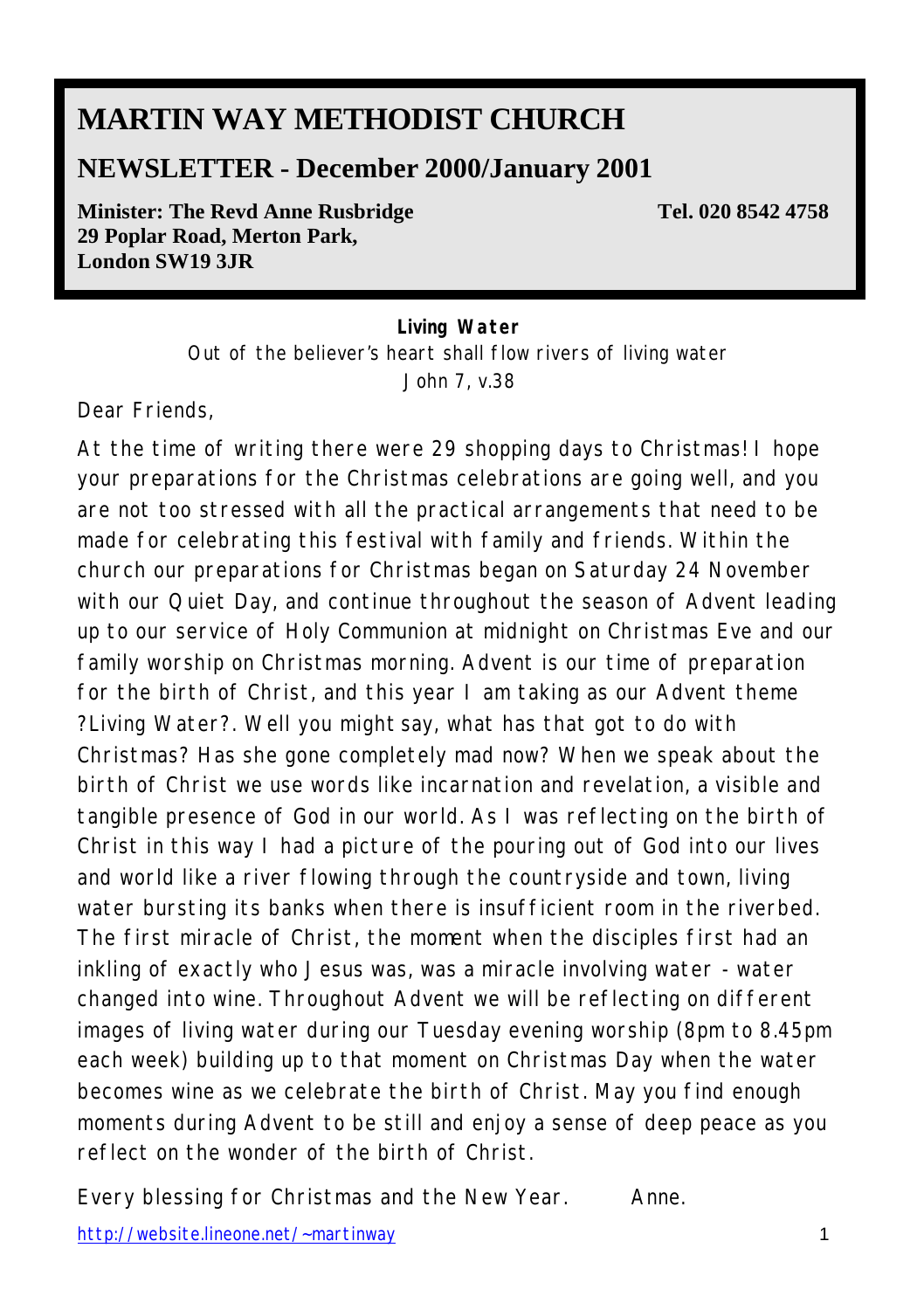## **The Covenant Service**

I have taken the decision to hold the Covenant Service on the third Sunday in January next year. This is because a number of people have expressed difficulty in understanding this service, and consequently stay away. I therefore propose on the first three Sundays in January 2002 to preach on the theme of >covenant=, celebrating with the Covenant Service on 20 January.

The book of rules says that every Methodist Church should hold an Annual Covenant Service early in the New Year. It is a practice that John Wesley instituted, based on biblical ideas of the people of God being a >covenant= people, people living within a covenant relationship with God. The Covenant Service is not so much about us making promises to God, but about responding to the promises God has made to us. We also need to remember that we respond as members of a faith community, so our commitment is not only to God, but also to one another. Equally, we are not bearing the responsibility of these rather serious promises on our own shoulders, but sharing in the task. Wesley saw the Covenant Service as a corporate re-affirmation of faith and commitment to God the for Methodist people.

Early covenant services were based on th e Puritan idea of making personal promises to God, a little bit like bargaining, but by 1748 Wesley had begun to encourage the idea of covenant with God, seeing the Methodist people as a pilgrim people journeying together with God. The first formal Covenant Service took place in 1775, services being held fairly frequently. In 1762 it became an annual event on 1 January each year, and then from 1780, on the first Sunday in the year.

If you want to know more, come along to morning worship in January and we will learn together what it means to be a covenant people. Anne

#### **Worship Leaders Course**

Seven sessions at Stoneleigh Methodist church on Tuesdays 8 pm January-March led by Rev Stan Brown and David Eagle

- Jan.15 Introduction to Corporate Worship
- Jan 22 The Structure of Worship
- Jan 29 The Leader=s Presentation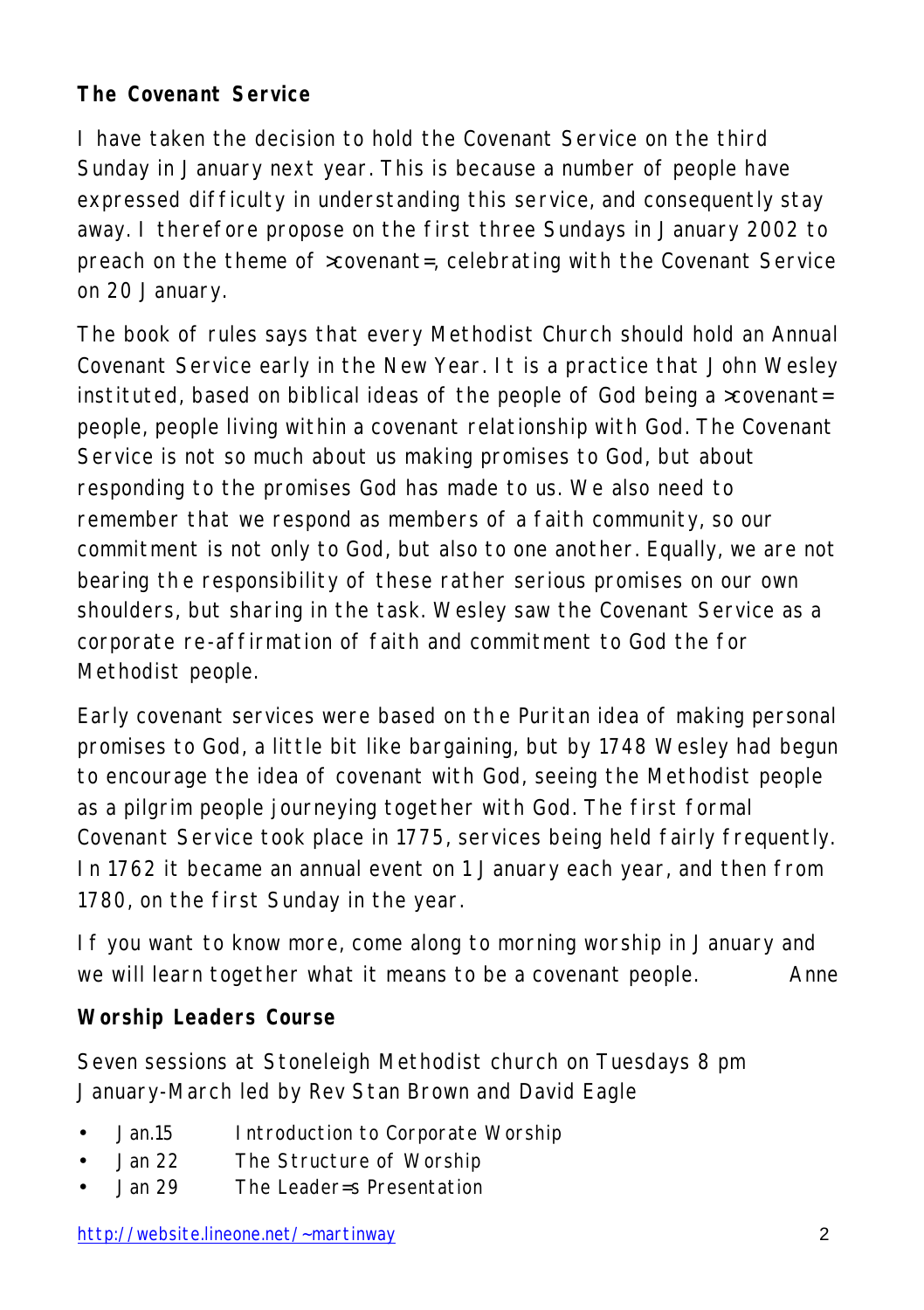- Feb 5 Preparation for Leading Worship
- Feb 12 No meeting
- Feb 19 Leading Prayer in Worship
- Feb 26 A Miscellany of Aspect
- Mar 5 Enabling Worship

The course gives a deeper understanding of worship, but stresses practical skills - how to prepare, how to be heard, how to read, how to pray, how to choose and use music. It is for anyone interested or involved in leading or preparing for worship and aims at developing gifts and encouraging wider participation within the church.

For more information or to join the course contact Rev Stan Brown 020- 8393-23322.

## **Keep your fork!**

There was a young woman who had been diagnosed with a terminal illness and had been given three months to live. So as she was getting her things Ain order@, she contacted her pastor and had him come to her house to discuss certain aspects of her final wishes. She told him which songs she wanted sung at the service, what scriptures she would like read, and what outfit she wanted to be buried in. Everything was in order and the pastor was preparing to leave when the young woman suddenly remembered something very important to her.

"There's one more thing," she said excitedly. "What's that?" came the pastor=s reply. "This is very important," the young woman continued. "I want to be buried with a fork in my right hand." The pastor stood looking at the young woman, not knowing quite what to say. "That surprises you, doesn't it?" the young woman asked. "Well, to be honest, I'm puzzled by the request." said the pastor.

The young woman explained.

"My grandmother once told me this story and from there on out, I have always done so. I have also always tried to pass along its message to those I love and those who are in need of encouragement. >In all my years of attending church socials and potluck dinners I always remember that when the dishes of the main course were being cleared, someone would inevitably lean over and say, "Keep your fork". It was my favourite part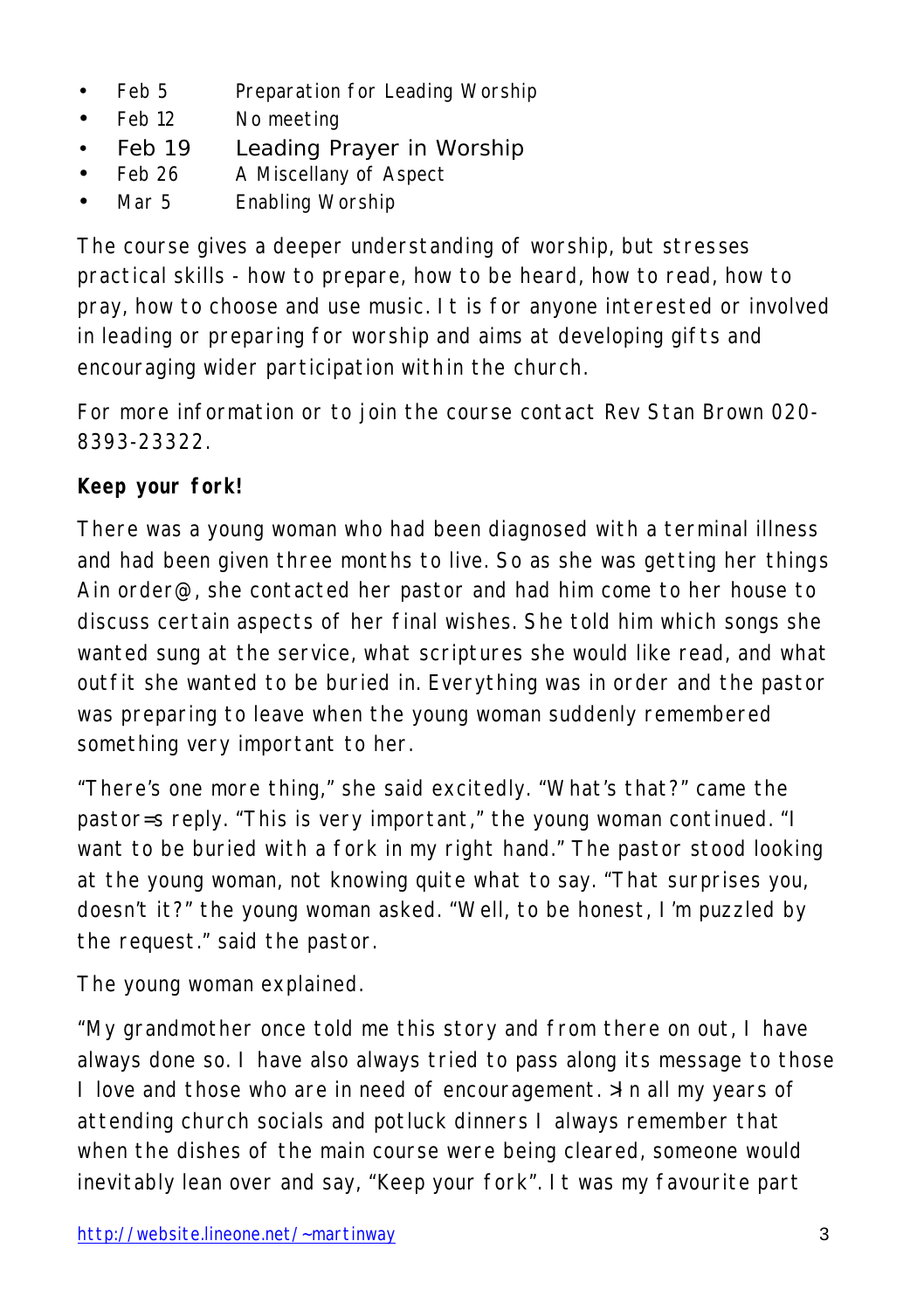because I knew that something better was coming---like velvety chocolate cake or deep-dish apple pie. Something wonderful and with substance!. So I just want people to see me there in that casket with a fork in my hand and I want them to wonder "What's with the fork?". Then I want you to tell them: "Keep your fork...the best is yet to come."

The pastor=s eyes welled up with tears of joy as he hugged the young woman good-bye. He knew this would be one of the last times he would see her before her death. But he also knew that the young woman had a better grasp of heaven than he did. She had a better grasp of what heaven would be like than many people twice her age, with twice as much experience and knowledge. She KNEW that something better was coming.

At the funeral people were walking by the young woman=s casket and they saw the pretty dress she was wearing and the fork placed in her right hand. Over and over, the pastor heard the question "What's with the fork?". And over and over he smiled.

During his message, the pastor told the people of the conversation he had with the young woman shortly before she died. He also told them about the fork and about what it symbolised to her. The pastor told the people how he could not stop thinking about the fork and told them that they probably would not be able to stop thinking about it either.

He was right. So the next time you reach down for your fork let it remind you, ever so gently, that the best is yet to come.

Friends are a very rare jewel indeed. They make you smile and encourage you to succeed. They lend an ear, they share a word of praise, and they always want to open their hearts to us.

Show your friends how much you care. Remember to always be there for them, even when you need them more.

For you never know when it may be their time to "Keep your fork"

Cherish the time you have, and the memories you share....being friends with someone is not an opportunity but a sweet responsibility.

[with thanks to Rev. Fa'eq H Haddad, Saviour Episcopal Church]

[Sent in prior to the 1998 Lambeth Conference of the Anglican Communion as part of section 2 ?Called to Live and Proclaim the Good News?]

http://website.lineone.net/~martinway 4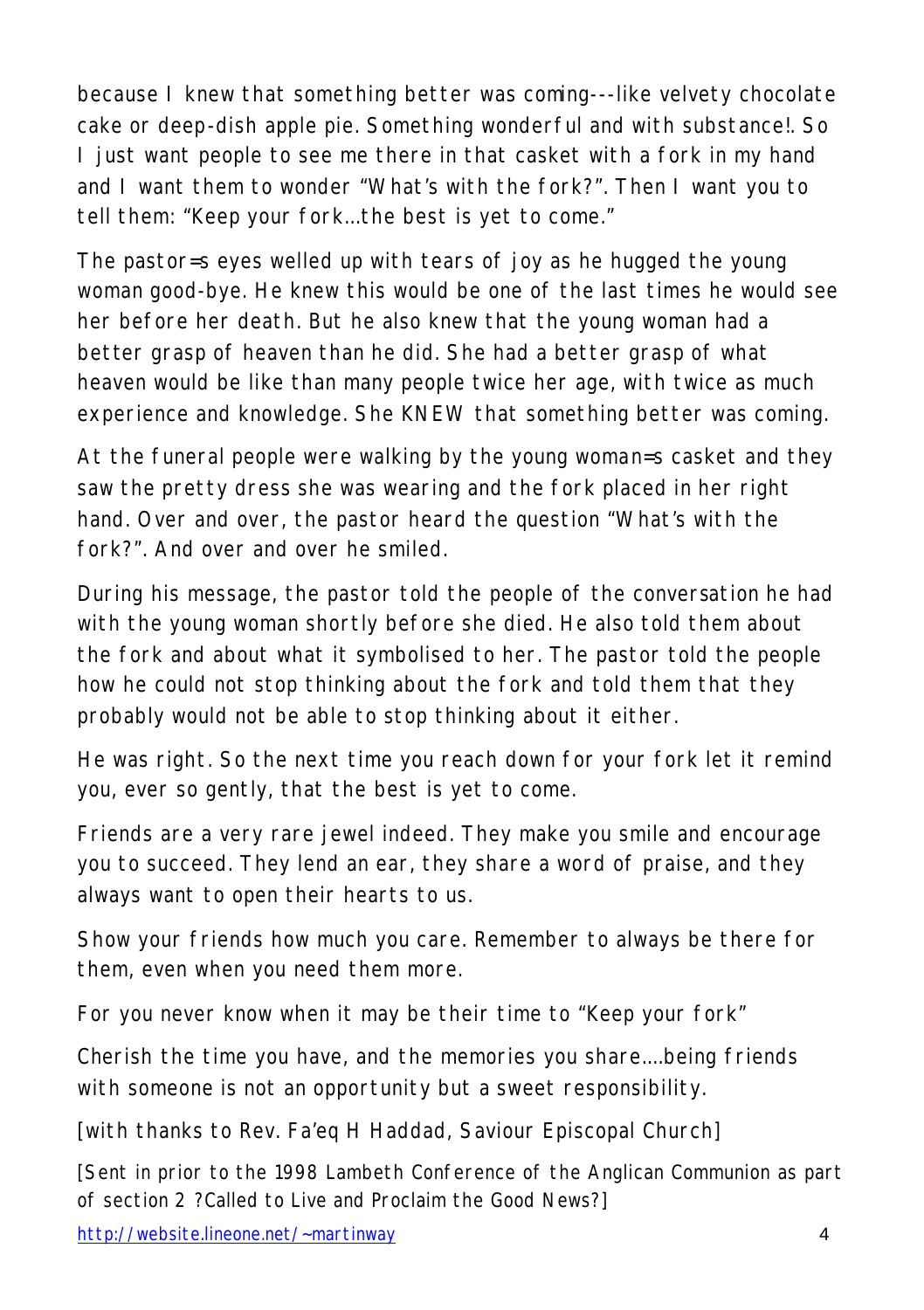## **Toy And Gift Service 2 December 2001**

This year's annual Toy and Gift service will be in aid of our local Family Centre - Leyton Road which is run by NCH Action for Children. Since Penfolds in Central Road Morden closed down this is now the only Family Centre in the London Borough of Merton.

The Family Centre has recently developed new ways of working with families particularly those in a state of crisis, by using methods such as solution focused therapy. This has been particularly successful with families who are experiencing major difficulties in parenting young teenagers.

The Centre has also developed an Asian women=s support group. Some of these women find themselves isolated in an alien culture. They are unable to speak English and cannot communicate. A worker who speaks different languages/dialects enables these women to be encouraged to become actively involved in the group and hopefully benefit from it and make new friends. Of course the Centre still provides nursery facilities for the young children identified or deemed to be >children in need=. The actual needs of these children and those of their parents are numerous. One very real and obvious problem these families experience is a financial one particularly one parent families on income support. Christmas time very often means extra anxiety and stress as they struggle to provide that little bit extra for the children. As the Centre now works with young teenagers and their families, gifts such as cosmetics, bubble bath, soaps etc or books and games suitable for this age group would be appreciated. The usual gifts of toys for the smaller children will also be welcome. We have supported the Family Centre many times in the past and they have always been enormously grateful for the gifts. Brenda Cannon

#### **Music In Worship**

http://website.lineone.net/~martinway 5 "There is no art which has not been used in worship. Architecture is, in a sense, the most important of the arts as used in religion because a building for worship is almost a necessity. But music is, in another sense, the most important as it can carry the listener into regions far beyond the reach of painting and poetry@" These words are taken from a short history of church music from the Oxford Companion to Music. This may not meet with the approval of you all, but for me, a lover of music, it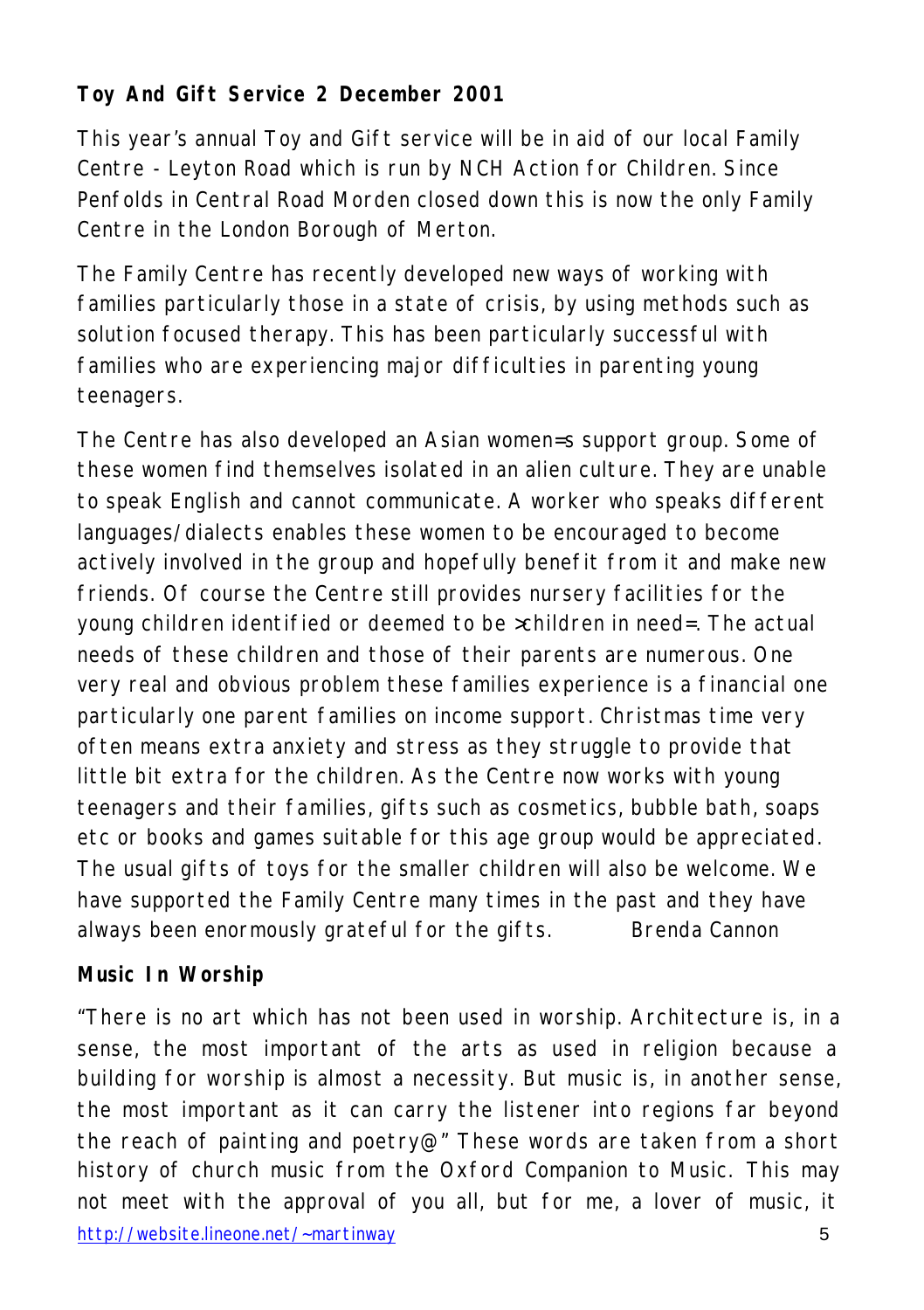means a great deal. The words and tunes of many hymns have given me comfort in times of stress, particularly during the war when far from home, during the night watches with nothing to look at but the sea.

Music in the Christian Church developed in various ways from the Jewish religion. The existence of the Book of Psalms is sufficient evidence for this. In the books of Samuel and Chronicles we read that "David played before the Lord on all manner of instruments made of wood, even on harps, and on psalteries and on timbrels and on cornets and on cymbals". David too was said to play on his harp to soothe King Saul when he was in a bad mood! When Christianity came there was at first no break with the Jewish Church, but the only record of a communal song was at the Last Supper – "When they had sung an hymn they went out into the Mount of Olives".

If you have read Thomas Hardy's novel 'Under the Greenwood Tree' you will know that late in the 18th century the parish church orchestra was being replaced by the barrel organ and harmonium to accompany the hymns sung by the choir and congregation. In that same century Methodism was born. The first Methodist tune book was one published by John Wesley in 1742 which cost only 3d [about 1p].It gave only the melody line. Although he was musical he completely lacked any technical knowledge of the art.

The Methodists were a singing people. The Archbishop of Canterbury at that time commended the design of one of the clergymen to bring out a new psalm and hymn book with tunes. "Something must be done" he said, "to put our psalmody on a better footing: the Sectaries gain a multitude of followers by their better singing". Towards the end of the century the Rev Dr Dodd, chaplain to George III, in alluding to Methodist singing urged that "it is lawful to learn even from an enemy". John's brother Charles was the author of over 6000 hymns and both of his sons, Charles junior and Samuel, were child prodigies. "Charles could before he was three years of age, play on the harpsichord any tune he heard, adding a correct bass to it". He later, like his brother Samuel, became organist at various London churches.

It is not surprising therefore with this background that music and singing plays such a large part in the Methodist church. Although we and other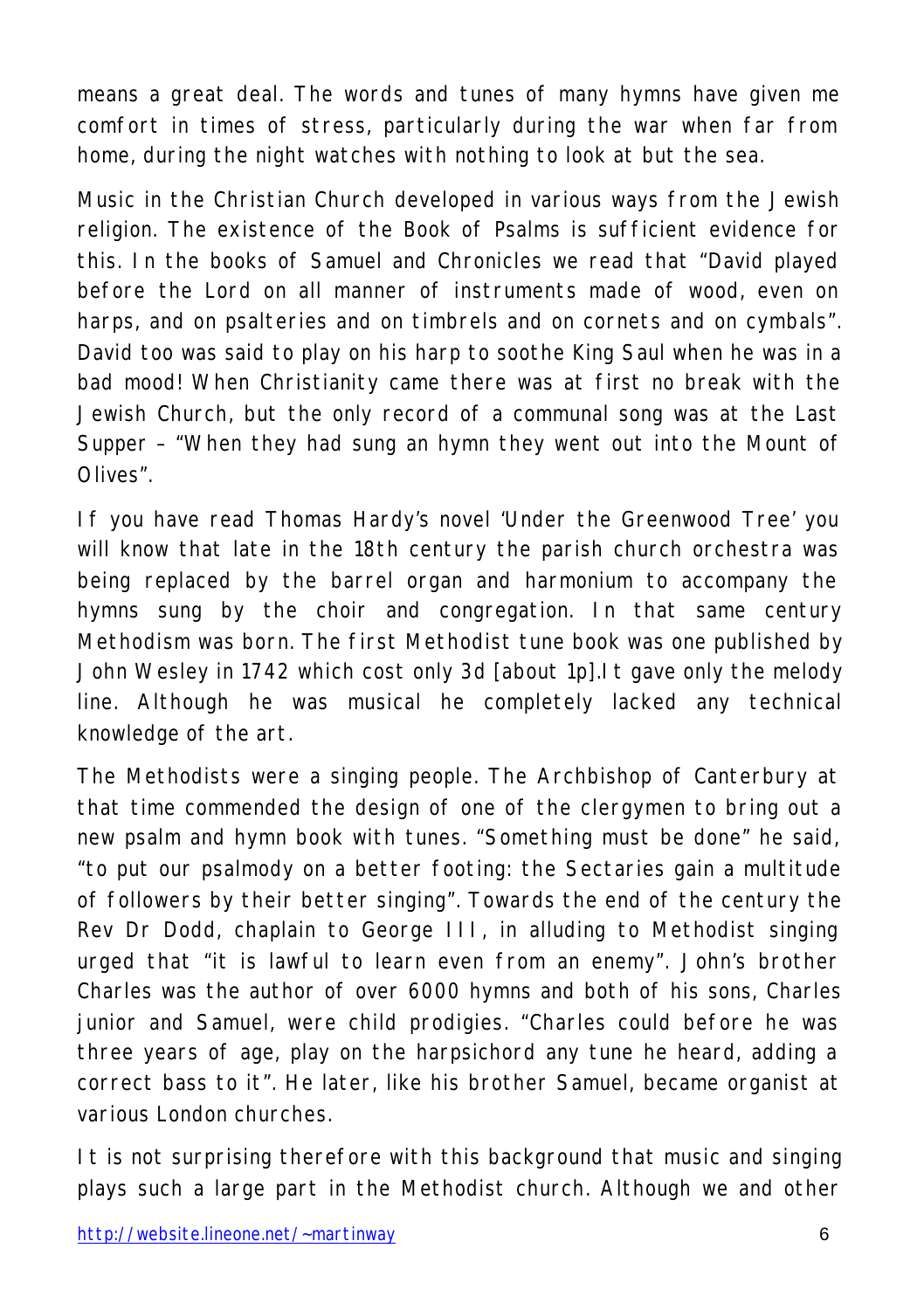denominations still sing and enjoy the old Methodist hymns and tunes we must add to our repertoire many hymns by more modern and contemporary composers. I know that musical appreciation depends to a large extent on personal taste, and I for one do not really feel inspired by some of the songs and choruses in Mission Praise, but there are many that are growing on me!

I would like to conclude my reminiscing on the music I have enjoyed as a member of Martin Way Methodist Church Choir over the past 60+ years. Before the war the choir numbered in the region of 30 voices at Sunday services and anthems were generally sung at the evening services when the congregations were usually larger than in the morning. On Palm Sunday every year there was a rendering of Stainer's 'Crucifixion' or Mander's 'Olivet to Calvary'. During and after the war Miss Vida Brown led the choir, ably assisted at the >harmonium' or piano by Mrs Grace John and Mrs Vi Bolton. Then we ventured into oratorio, beginning with selections from Handel's 'Messiah'. Later we gave a full rendering of Mendelssohn's 'Elijah', 'Hymn of Praise' combining with the Wimbledon choir, and also a full rendering of Handel's 'Messiah'. In many of these our own choir members took solo parts. More recently, before the choir became too small, we also repeated 'Elijah', Haydn's 'Creation', Thiman's 'Last Supper', Somervell's 'Passion' and Faure's 'Requiem'. The Methodists are a singing people.

#### **Douglas Gear**

#### **A Small Blessing**

http://website.lineone.net/~martinway 7 I sense that if we paid more attention to our mission and ministry of nurture in the faith to children, we would have less trouble with our youth ministries. This is a story of the potential of children. It moved me very deeply. I was attending a service in another diocese, not my own, and the pastor had asked the congregation to pray for each other. Out of nowhere, a little boy tugged at my jacket and asked me if there was anything I had for him to pray for. I said that as a matter of fact there was. I had knelt down to be near his face, and I told him of a problem in my own diocese - nothing this seven or eight year old could know about. With the most natural gesture in the world, this small boy reached out his hands and placed them on my shoulders. He prayed with great simplicity and concern. Oh, I was truly prayed for, truly blessed.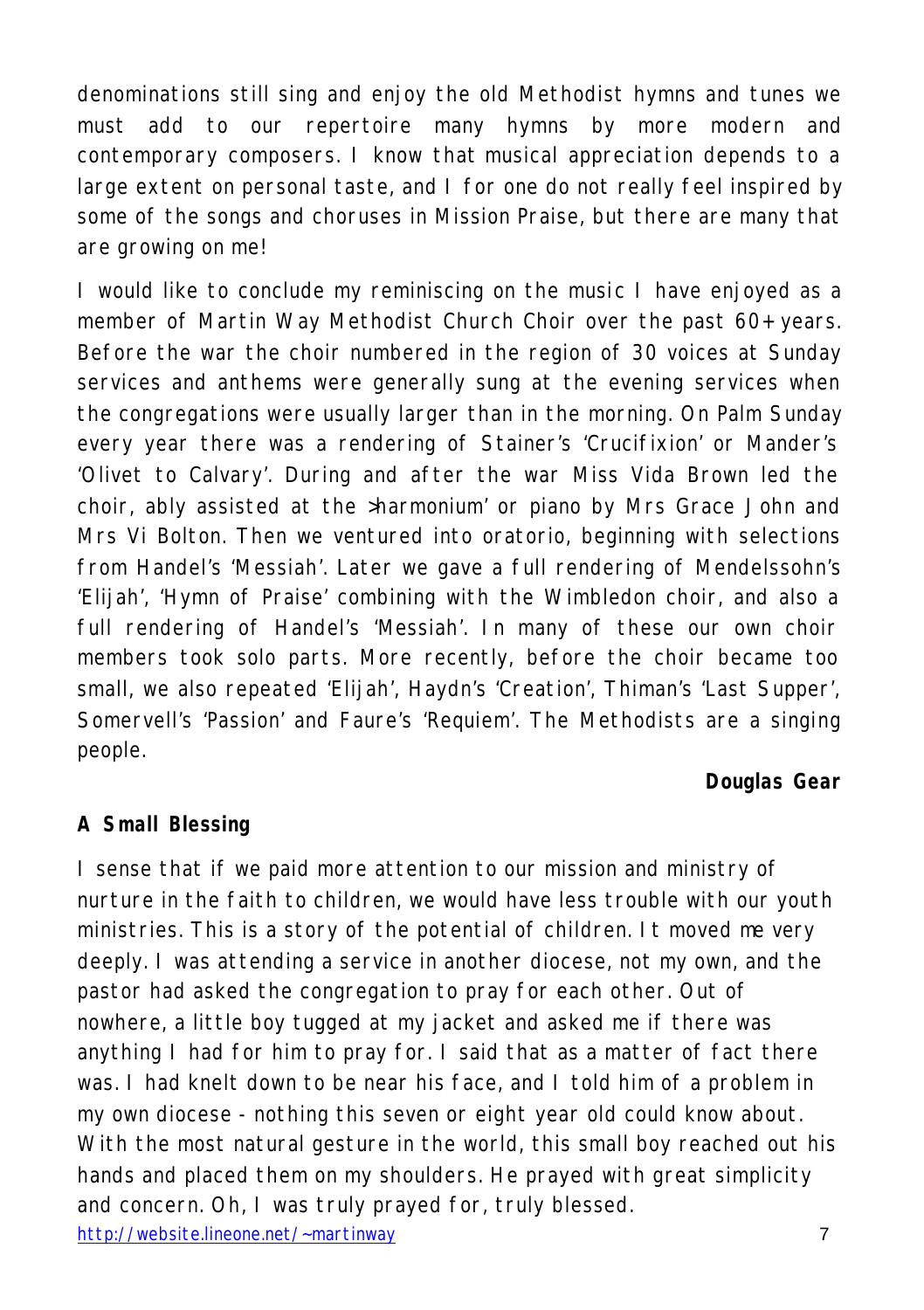**CAROL SINGING IN MORDEN** make a note of these dates in your diary!

#### **Saturday 15 December 10.30am to 12.30**

The group of churches involved in >On the Move= are joining together again to sing Christmas carols outside the Civic Offices. We will be serving a hot non-alcoholic >punch= with mince-pies, and handing out leaflets with details of all the Christmas services in the participating churches. If you would like to support this event by helping to serve refreshments, singing, or talking to people, please pass your name to one of the stewards.

All the churches will be meeting together at Martin Way church on **Wednesday 12 December, 8pm to 9pm** to pray for this event and to give clear instructions to those who are willing to help on the day. Even if you are unable to come on 15th please come and support this venture in prayer. Once again we are offering the food and drink as a free gift, particularly appropriate at Christmas as we celebrate the free gift of God, in sending our Lord Jesus Christ.

#### **Valerie Rogers 1928-2001**

Although Valerie had been in hospital for some weeks her sudden death came as a great shock to her many friends. At the service of thanksgiving for her life her sister Gillian spoke of happy memories of her childhood days and Doreen Warren paid the following tribute for all that she had contributed to Martin Way.

I feel privileged to have this opportunity to pay tribute to Valerie, a gentle person, a much loved and valued member of this church for over fifteen years. She enjoyed many of the activities that take place here.

I think anything involving music and singing would probably have been top of her list and she will be greatly missed in the choir, where she had occasionally very ably taken a solo part. She attended the Fellowship each Monday afternoon and was their pianist for several years. She regularly took part in the Bible Study and Prayer Group, was a member of Midways, attended Coffee and Chat and enjoyed the company and the food at the Lunch Club, where she had also been a helper when she was able.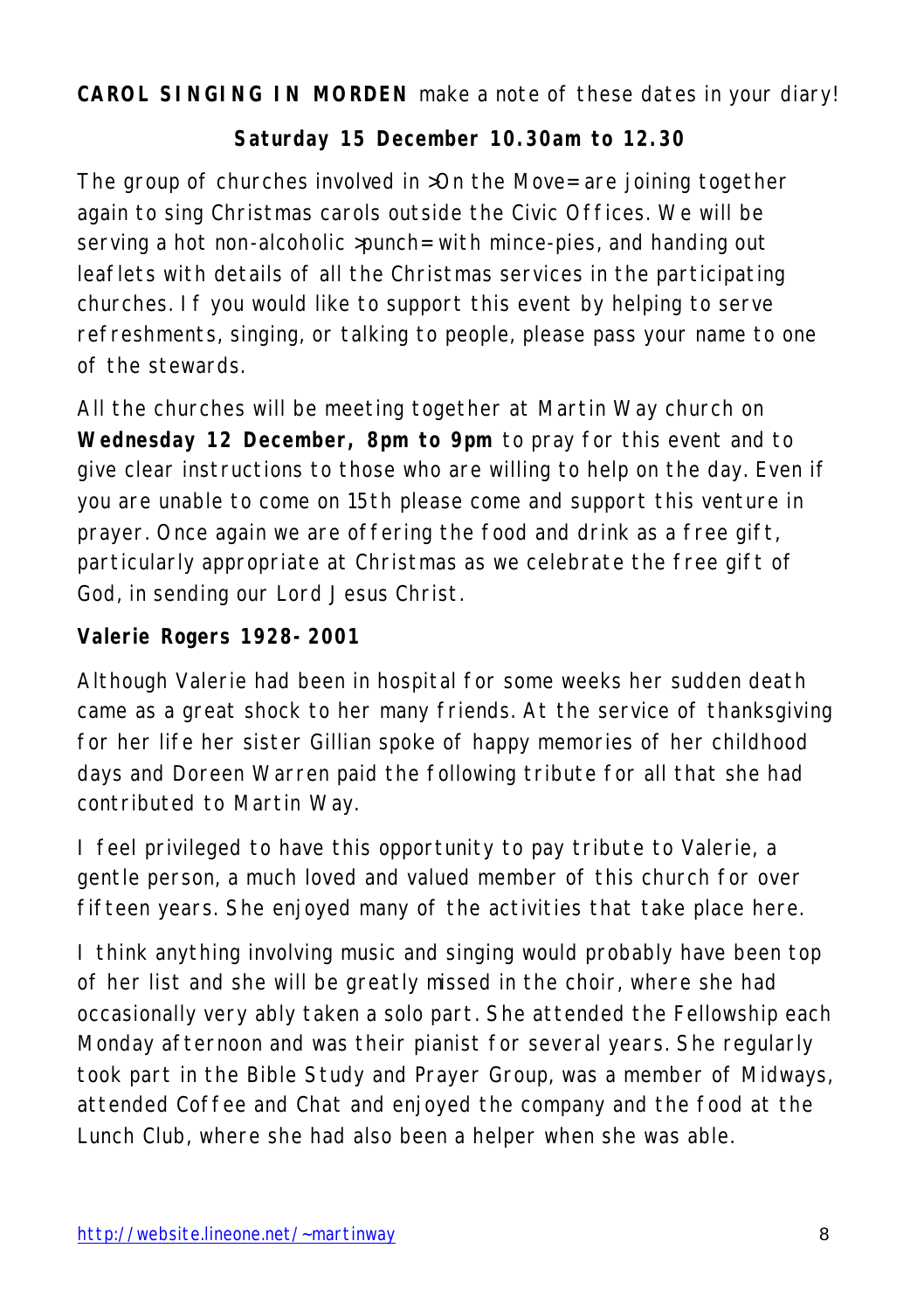Most of all, Valerie liked to be with people and had in fact encouraged others to come and join her at Martin Way. It is no secret that she loved outings - one of the first I can recall is when she came with us on a Midways outing to the Thames Barrier in 1987 and the most recent when she was taken on the Church Picnic in July just two weeks before she went into St. Helier Hospital. She thoroughly enjoyed that outing, sadly to be her last, and thanks to those who made it possible,

Valerie appreciated all the help and support she received and despite her circumstances was uncomplaining. We shall all miss her wit and quirky sense of humour.

She was convinced everything would come right in the end and she would say that she would like to wake up one day and find that she was free from pain and disability. We know with certain hope that her wish has now been fulfilled.

Despite adversity she never lost her faith in Christ and was a true Christian whom it was a privilege to know and call a friend,

We extend our sympathy to her family and friends.

\*\*\*\*\*\*\*\*\*\*\*\*\*\*\*

I was one of the friends whom Valerie brought to Martin Way. We met travelling up to town when she was working for the Salvation Army and I was at CMS. More recently she helped me with CMS work at home and we had many a merry afternoon with work interspersed with cups of tea and games of Scrabble. She was great fun to be with and, as with all one=s friends, while rejoicing for her that the pain and frustration is over, her passing leaves a gap that no-one else will fill.

Rosemary Keen

## **News From Sue Griffiths**

Friends will remember Sue Griffiths, who was a member of our Church prior to going to Manchester to study to become a Methodist Minister. At the last Church Council Meeting it was unanimously agreed that we should send her a gift of ,250.00 to help her to purchase some of the books she needs for her studies, and I am pleased to produce below for everyone to see a copy of the letter I received in reply to mine sending the gift. John Butland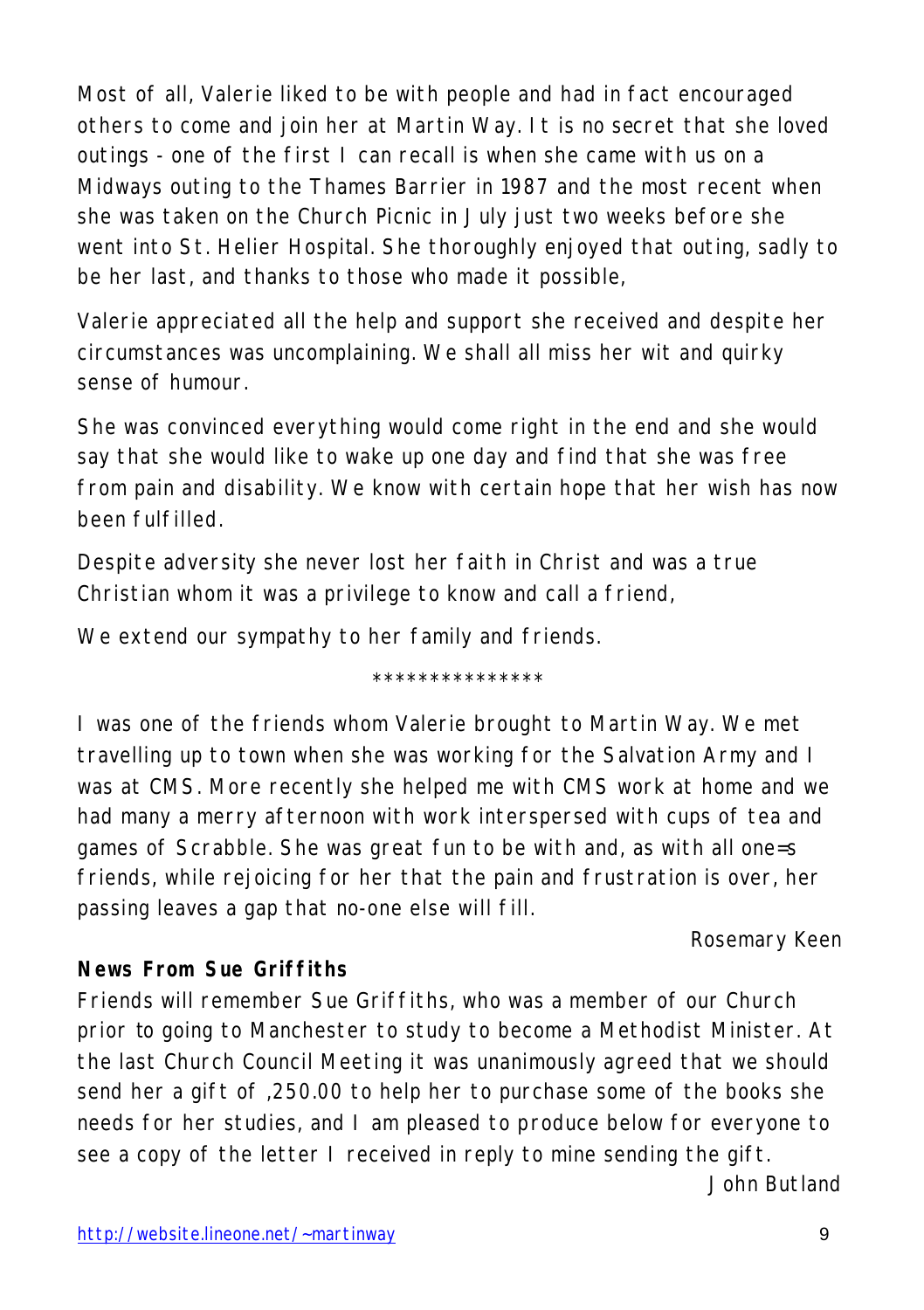#### Dear John

Thank you so much for sending me the cheque from Martin Way. What a generous gift and one which will be put to good use. Sometimes it is a struggle living on the grant we receive and I am not always able to buy the books I need for the course so the money is very much appreciated. Please pass on my thanks to the members of Martin Way and remember me to them.

I am now in my second year of studying for a degree in Contextual Theology and have another two years to go. I should have only stayed for another year and would have been sent to Circuit next August/September, but I asked to do an extra year to finish my degree and to gain as much experience as possible. I feel the time will be valuable in preparing me for ministry.

As well as working hard on the degree I am also on placement at a local church where I live. It is a small congregation in an inner city church and I am learning as much as I can about ministry as well as all aspects of church life. I am preaching more regularly as well as leading a bible study group, helping with confirmation classes and learning how to chair meetings!! All part of the life of the church. Next summer I=m hoping to do an overseas placement and I=m considering going to South Africa for a month. This has yet to be confirmed.

Please accept my thanks again for the money and pass on my best wishes to everyone. I will always remember the support and kindness of those at Martin Way and would love to catch up with folk at some time.

With very best wishes The Sue

## **Holiday snapshots - 2. Spalding**

Spalding itself is situated in the South Holland district of Lincolnshire. It is a market town, and had until a few years ago a thriving livestock market, indeed areas are still known as the sheep market and cattle market. It has been, and still is best known for the production of flower bulbs. The annual flower show is known worldwide, and well worth a visit if not seen before.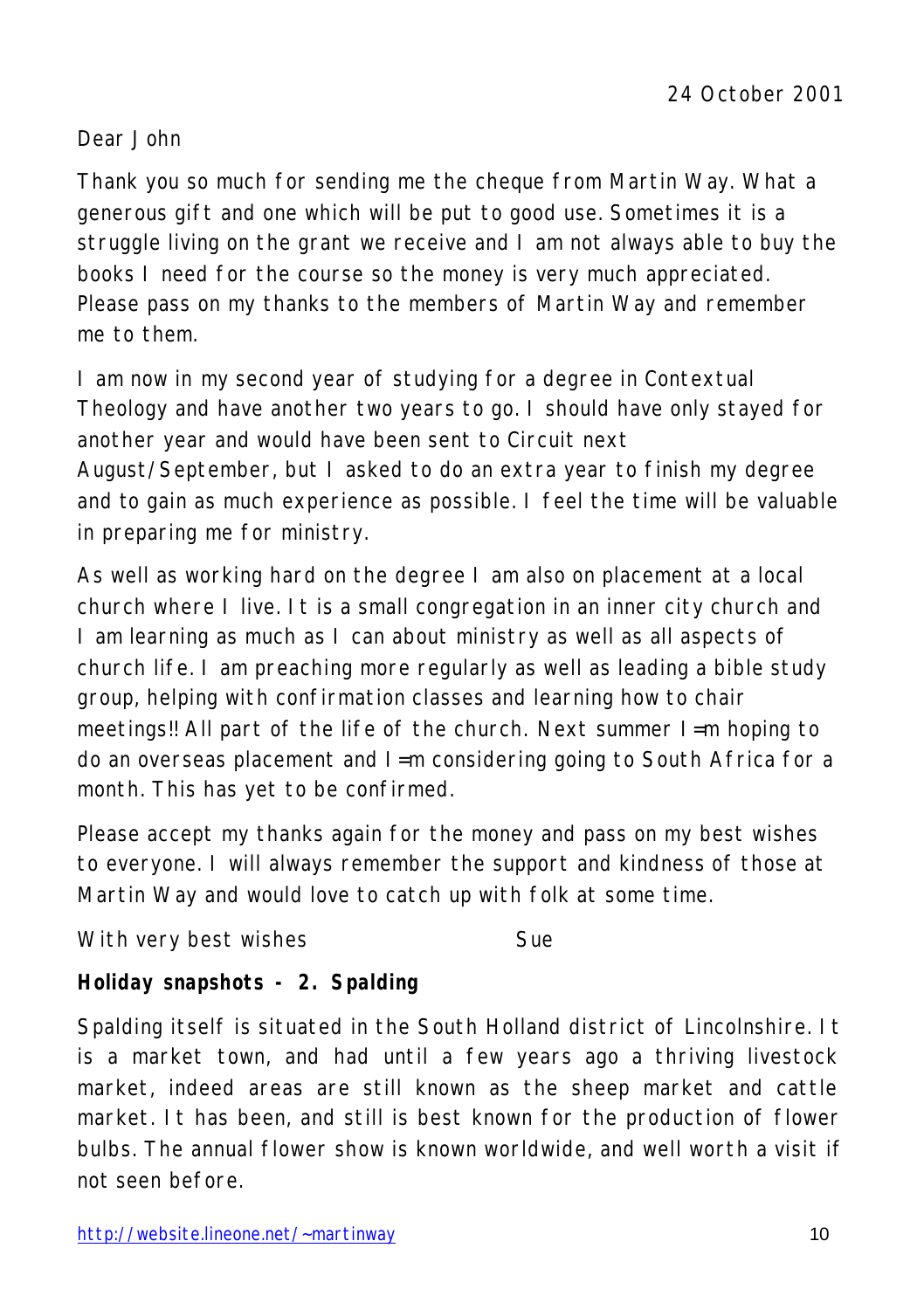The South Holland Methodist circuit has 14 churches with only 3 ministers. Most services are therefore led by local preachers, without whom the circuit would quickly fold. The churches range from large ones like Broad Street in Spalding with 123 members, to village chapels like Lutton Marsh with 3 members. There were at one time 5 Methodist churches in Spalding alone, and many chapels holding no more than 15 to 20 people in the small surrounding farming communities.

The church that we attend is Broad Street, and dates from around 1837. It was built on the site of the old town gaol. It is a large building and typical of that era, with seating for over 650 people including balcony. Some pews still have the brass holders for the names of the sponsors, plus racks underneath for the gentlemen=s top hats. The 12 foot wide pulpit is on a raised platform in front of the massive 1896 Forster and Andrews organ. This organ has sadly succumbed to time, and is in need of an ,18000 restoration, which the church cannot afford. A small Eminent electronic organ is now used, much to the writer=s dismay. The welcome in church is always warm, typical of country folk, and we were soon invited to join all the various groups. We are now readers, help with the cooking and run the church book club. They haven=t found out that I play the organ yet, so we do have some time to ourselves. I=m sure it is only a matter of time.

A verse published when the new church opened on the site of the old gaol:

Reader, if thou hast time to spare, Turn o'er St. Matthew's leaves, You find how once a "house of prayer Became a Aden of thieves"

But now the case is altered quite, Oh! reformation rare! This recent "den of thieves" tonight Becomes a "house of prayer".

Peter Judge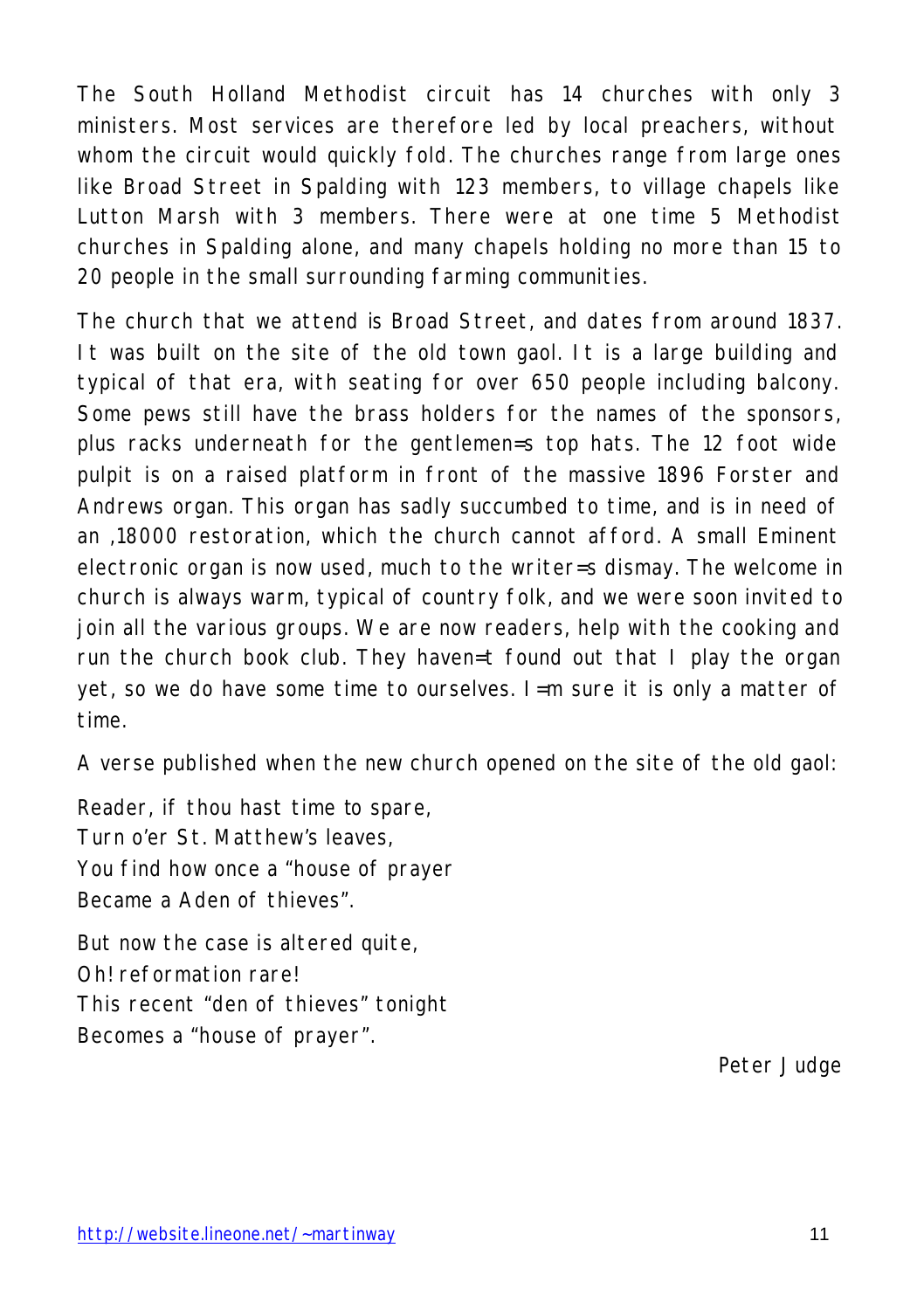## **Family News**

#### **George Green writes:**

My friend Annie has asked me to return thanks for your prayers during her recent illness, a very severe chest infection, contracted while in hospital with an ankle fracture. In her own words: "I couldn't have got through these weeks without the prayers". I personally want to say thank you to Anne our minister and other friends for their help and advice to me during what was a somewhat stressful time.

**Win Murray** We send our sympathy to the family of Win Murray who died in November having been a regular member at Martin Way over so many years.

**Olive Martin** wishes to thank everyone who has sent good wishes and letters. She cannot write but would love to receive telephone calls.

Congratulations to

- **Bill Thomas** (of Happy Wanderers) on his 90th birthday on 8 December. Keep singing Bill!
- **Andy and Jane Smith** on the birth of their daughter Sian on 5 November - a sister for William.

#### **Dates For Your Diary**

16 December: Christmas Lunch

• Tickets obtainable from Maralyn Loft and Sylvia Baxter. Adults ,5, under 12s ,2.50, under 5s free.

22 and 23 December

• SIGMA presents "Alternativity" a musical with a message. A collection will be taken for NCH.

#### **NCH Action For Children**

Would all box holders please let me have their boxes for emptying as soon as possible. If you would like me to collect the box from you please ring me at 020-8540-4961. Thanks!

Lesley Mortley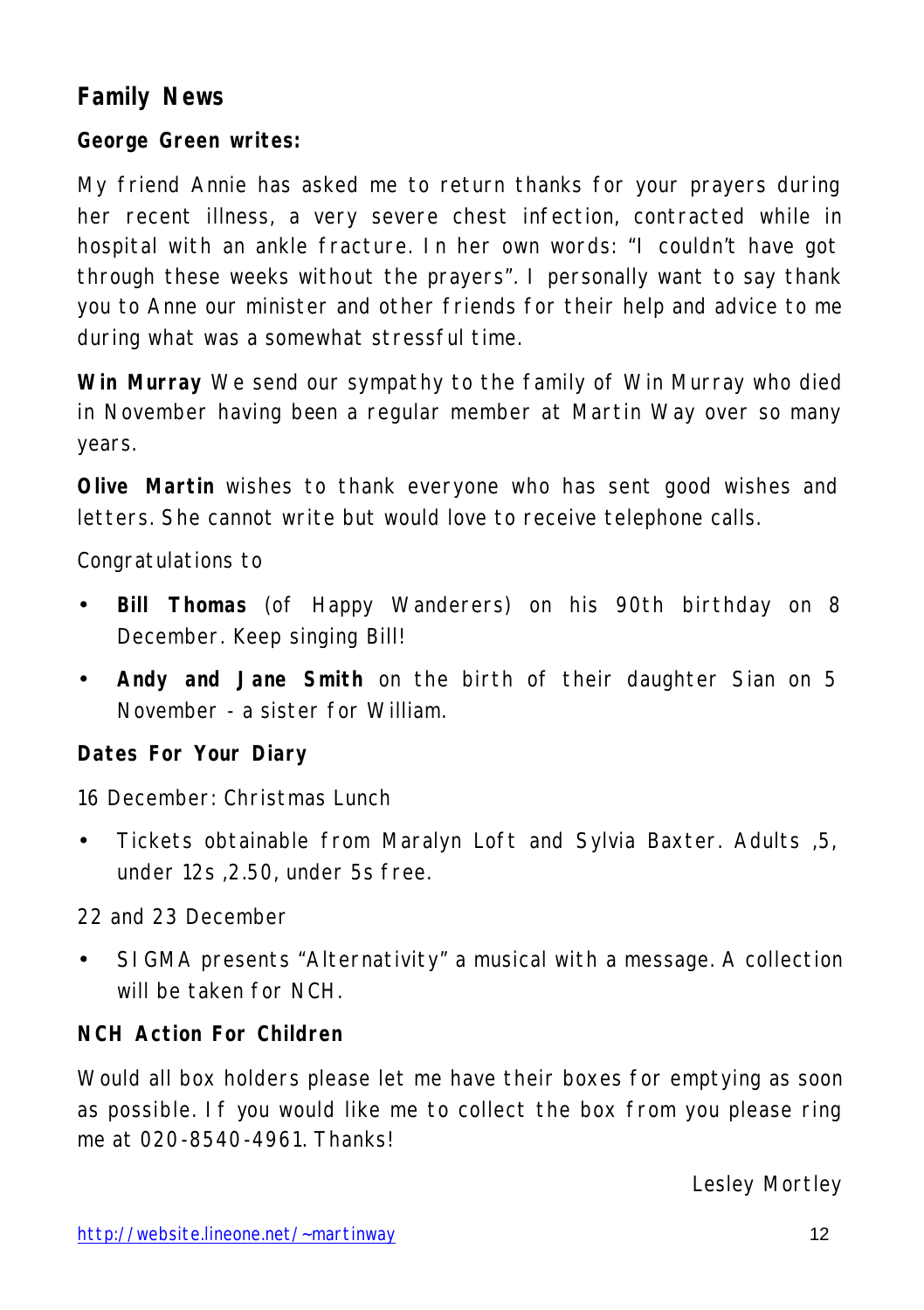#### **Christmas Cards**

Post them at church and raise money for Methodist Homes For The Aged

The Post Box will again be available in the church vestibule on 9 and 16 December for Christmas cards for your Martin Way friends. Please contribute an appropriate amount of postage money saved which will go to the MHA funds. Please ensure that you include surnames as well as Christian names and only include folk who actually come to the church. Edie Winrow is again acting as sorting office, but cannot be a postman on the beat. The cards will be ready for collection on 23 December. For those who are away that weekend Edie is very willing to negotiate an alternative collection time.

**Coffee and Chat** as usual takes its only break in the year over the Christmas holiday reopening on 8 January.

Items for the next issue of the Newsletter (February) should be with the editor, Rosemary Keen, by

#### **Sunday 13 January**

at the latest.

 $-0$  $\Omega$ o $-$ 

#### **Church Diary For December**

| <b>Sun</b> | 2  |          | 10.30 am Family and Parade - Gift Service led by Rev Stan Brown |
|------------|----|----------|-----------------------------------------------------------------|
| <b>Mon</b> | 3  |          | 2.45 pm Fellowship (Mr Michael Ross - Magistrate)               |
| Tue        | 4  | 10-12 am | Coffee and Chat                                                 |
|            |    |          | 7.30 pm Men's Supper Club Annual Social Evening                 |
|            |    | 8.00 pm  | Time for Prayer                                                 |
| Wed        | 5. |          | 10.30 am Toddler Time in Church                                 |
| Sun        | 9  |          | 10.30 am Morning Service led by Rev Anne Rusbridge              |
|            |    |          | 6.30 pm Holy Communion led by Rev Anne Rusbridge                |
| <b>Mon</b> | 10 |          | 2.45 pm Fellowship (Mrs Lily Dakin)                             |
| Tue        | 11 |          | 10-12 am Coffee and Chat                                        |
|            |    |          | 8.00 pm Time for Prayer                                         |
| Wed        | 12 | 10.30 am | Holy Communion                                                  |
|            |    | 7.45 pm  | Midways (Christmas Meal and Carols)                             |
| Fri        | 14 | 12.30 pm | Lunch Club                                                      |